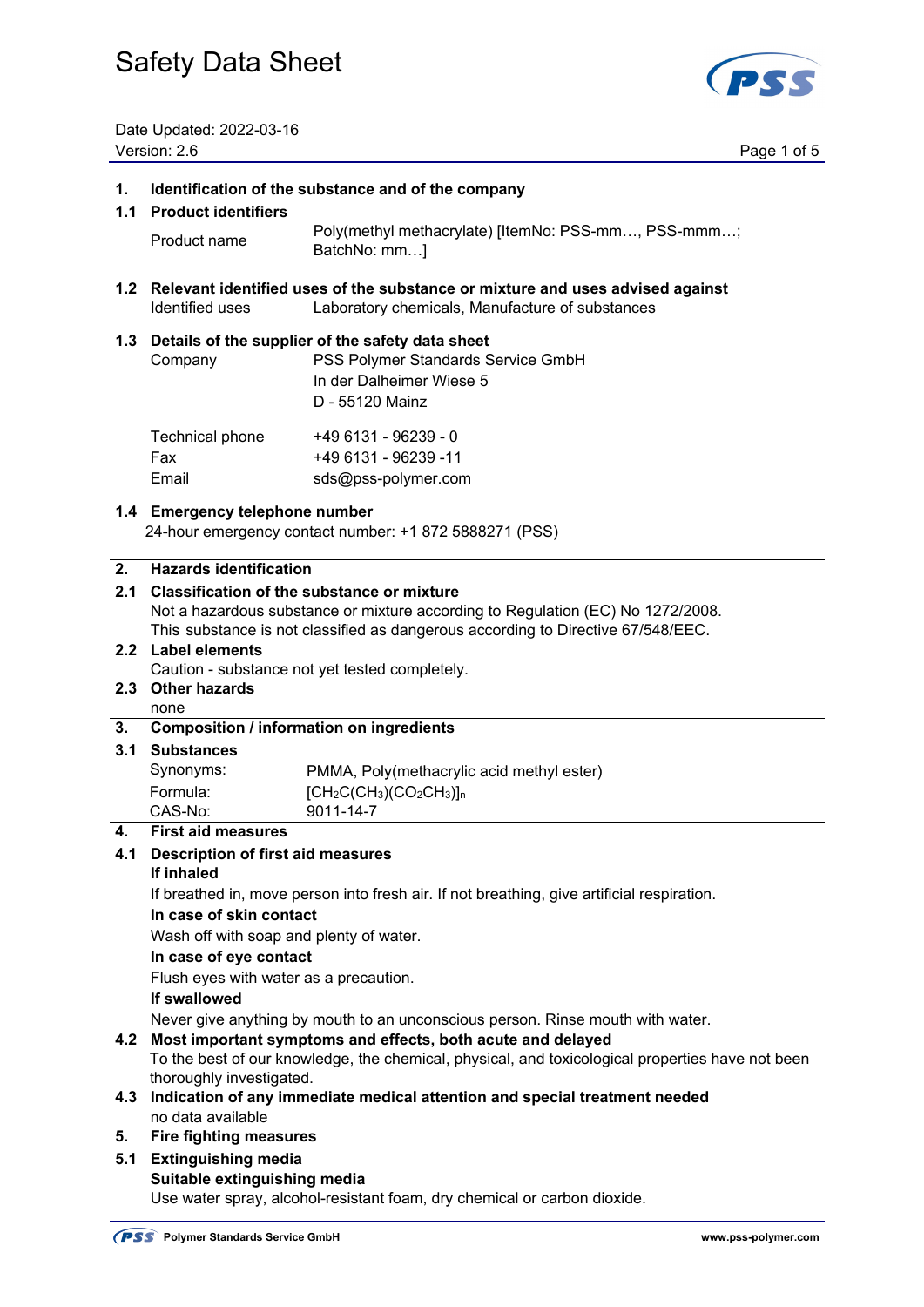

Product name: Poly(methyl methacrylate) Date Updated: 2022-03-16 Page 2 of 5<br>Version: 2.6 Page 2 of 5

|     | 5.2 Special hazards arising from the substance or mixture<br>Carbon oxides                                                                                                                                                                                                                                              |
|-----|-------------------------------------------------------------------------------------------------------------------------------------------------------------------------------------------------------------------------------------------------------------------------------------------------------------------------|
|     | 5.3 Advice for fire fighters                                                                                                                                                                                                                                                                                            |
|     | Wear self contained breathing apparatus for fire fighting if necessary.<br>5.4 Further information<br>no data available                                                                                                                                                                                                 |
| 6.  | <b>Accidental release measures</b>                                                                                                                                                                                                                                                                                      |
|     | 6.1 Personal precautions, protective equipment and emergency procedures                                                                                                                                                                                                                                                 |
|     | Avoid dust formation. Avoid breathing vapors, mist or gas.                                                                                                                                                                                                                                                              |
|     | 6.2 Environmental precautions                                                                                                                                                                                                                                                                                           |
|     | Do not let product enter drains.                                                                                                                                                                                                                                                                                        |
|     | 6.3 Methods and materials for containment and cleaning up                                                                                                                                                                                                                                                               |
|     | Sweep up and shovel. Keep in suitable, closed containers for disposal.                                                                                                                                                                                                                                                  |
|     | 6.4 Reference to other sections                                                                                                                                                                                                                                                                                         |
|     | For disposal see section 13.                                                                                                                                                                                                                                                                                            |
| 7.  | <b>Handling and storage</b>                                                                                                                                                                                                                                                                                             |
|     | 7.1 Precautions for safe handling                                                                                                                                                                                                                                                                                       |
|     | Provide appropriate exhaust ventilation at places where dust is formed. Normal measures for                                                                                                                                                                                                                             |
|     | preventive fire protection.                                                                                                                                                                                                                                                                                             |
|     | 7.2 Conditions for safe storage, including any incompatibilities                                                                                                                                                                                                                                                        |
|     | Store in cool place. Keep container tightly closed in a dry and well-ventilated place.<br>7.3 Specific end use(s)                                                                                                                                                                                                       |
|     | no data available                                                                                                                                                                                                                                                                                                       |
| 8.  | Exposure controls / personal protection                                                                                                                                                                                                                                                                                 |
| 8.1 | <b>Control parameters</b>                                                                                                                                                                                                                                                                                               |
|     | Components with workplace control parameters                                                                                                                                                                                                                                                                            |
|     | 8.2 Exposure controls                                                                                                                                                                                                                                                                                                   |
|     | Appropriate engineering controls                                                                                                                                                                                                                                                                                        |
|     | General industrial hygiene practice.                                                                                                                                                                                                                                                                                    |
|     | Personal protective equipment                                                                                                                                                                                                                                                                                           |
|     | <b>Eye/face protection</b>                                                                                                                                                                                                                                                                                              |
|     | Use equipment for eye protection tested and approved under appropriate government standards<br>such as NIOSH (US) or EN 166(EU).                                                                                                                                                                                        |
|     | <b>Skin protection</b>                                                                                                                                                                                                                                                                                                  |
|     | Handle with gloves. Gloves must be inspected prior to use. Use proper glove removal technique<br>(without touching glove's outer surface) to avoid skin contact with this product. Dispose of<br>contaminated gloves after use in accordance with applicable laws and good laboratory practices.<br>Wash and dry hands. |
|     | The selected protective gloves have to satisfy the specifications of EU Directive 89/686/EEC and<br>the standard EN 374 derived from it.                                                                                                                                                                                |
|     | <b>Body Protection</b>                                                                                                                                                                                                                                                                                                  |
|     | Choose body protection in relation to its type, to the concentration and amount of dangerous<br>substances, and to the specific work-place., The type of protective equipment must be selected<br>according to the concentration and amount of the dangerous substance at the specific workplace.                       |
|     | <b>Respiratory protection</b>                                                                                                                                                                                                                                                                                           |
|     | Respiratory protection is not required. Where protection from nuisance levels of dusts are<br>desired, use type N95 (US) or type P1 (EN 143) dust masks. Use respirators and components<br>tested and approved under appropriate government standards such as NIOSH (US) or CEN<br>(EU).                                |
|     |                                                                                                                                                                                                                                                                                                                         |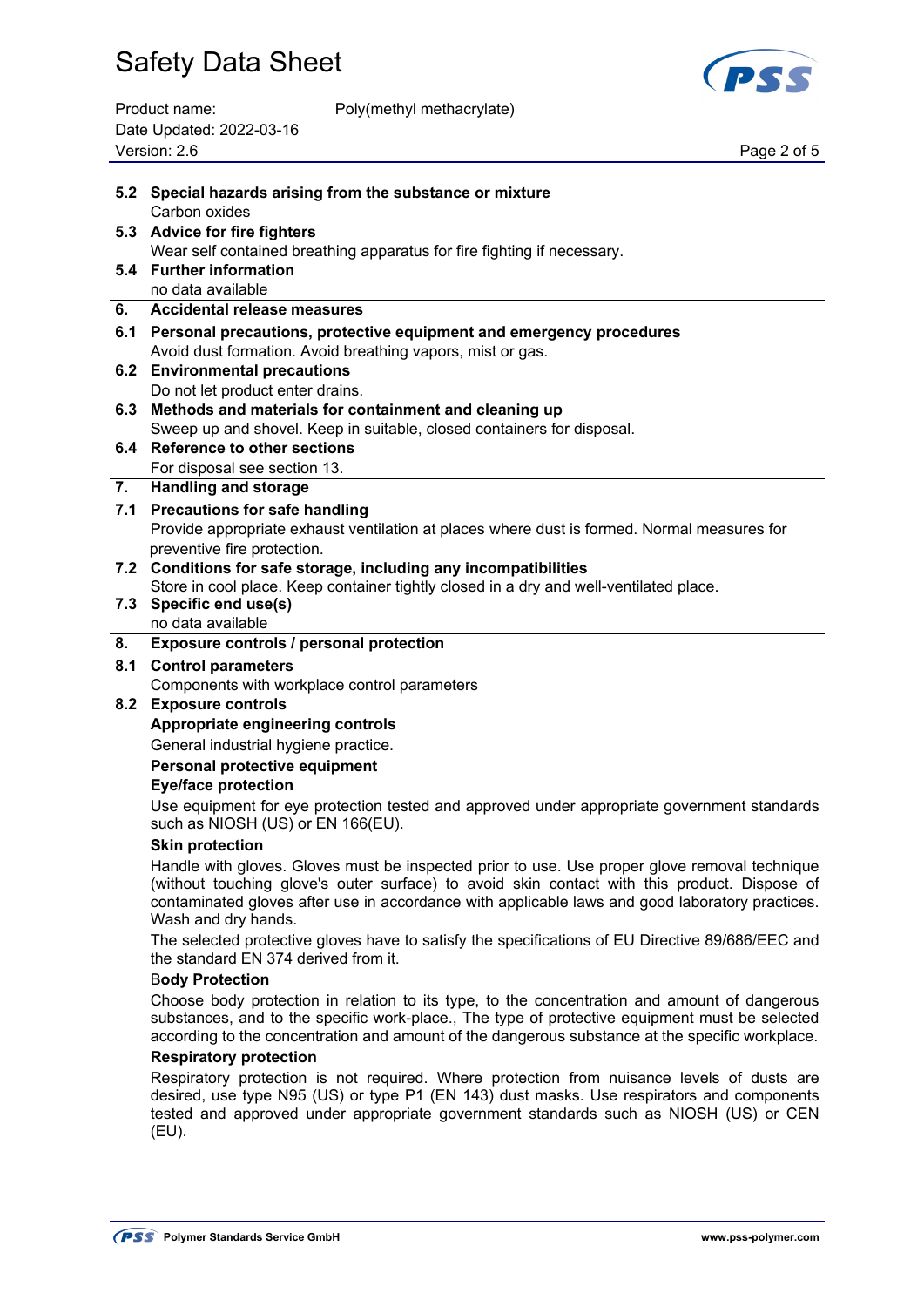Product name: Poly(methyl methacrylate) Date Updated: 2022-03-16 Version: 2.6 Page 3 of 5



| 9.  | <b>Physical and chemical properties</b>                                        |                   |  |  |
|-----|--------------------------------------------------------------------------------|-------------------|--|--|
| 9.1 | Information on basic physical and chemical properties                          |                   |  |  |
|     | Appearance                                                                     | Form: solid       |  |  |
|     | Odour                                                                          | no data available |  |  |
|     | <b>Odour Threshold</b>                                                         | no data available |  |  |
|     | рH                                                                             | no data available |  |  |
|     | Melting point/freezing point                                                   | no data available |  |  |
|     | Initial boiling point and boiling range                                        | no data available |  |  |
|     | <b>Flash Point</b>                                                             | no data available |  |  |
|     | Evaporation rate                                                               | no data available |  |  |
|     | Flammability                                                                   | no data available |  |  |
|     | Upper/lower flammability or explosive limits                                   | no data available |  |  |
|     | Vapour pressure                                                                | no data available |  |  |
|     | Vapour density                                                                 | no data available |  |  |
|     | Relative density                                                               | no data available |  |  |
|     | Water solubility                                                               | no data available |  |  |
|     | Partition coefficient: n- Octanol/Water                                        | no data available |  |  |
|     | Auto ignition temperature                                                      | no data available |  |  |
|     | Decomposition temperature                                                      | no data available |  |  |
|     | Viscosity                                                                      | no data available |  |  |
|     | <b>Explosive properties</b>                                                    | no data available |  |  |
|     | Oxidizing properties                                                           | no data available |  |  |
|     | 9.2 Other safety information                                                   |                   |  |  |
|     | no data available                                                              |                   |  |  |
|     | 10. Stability and reactivity                                                   |                   |  |  |
|     | 10.1 Reactivity                                                                |                   |  |  |
|     | no data available                                                              |                   |  |  |
|     | 10.2 Chemical stability                                                        |                   |  |  |
|     | no data available                                                              |                   |  |  |
|     | 10.3 Possibility of hazardous reactions                                        |                   |  |  |
|     | no data available                                                              |                   |  |  |
|     | 10.4 Conditions to avoid                                                       |                   |  |  |
|     | no data available                                                              |                   |  |  |
|     | 10.5 Incompatible materials                                                    |                   |  |  |
|     | Strong oxidizing agents, strong acids<br>10.6 Hazardous decomposition products |                   |  |  |
|     | Other decomposition products - no data available                               |                   |  |  |
| 11. | <b>Toxicological information</b>                                               |                   |  |  |
|     | 11.1 Information on toxicological effects                                      |                   |  |  |
|     | <b>Acute toxicity</b>                                                          |                   |  |  |
|     | no data available                                                              |                   |  |  |
|     | <b>Skin corrosion/irritation</b>                                               |                   |  |  |
|     | no data available                                                              |                   |  |  |
|     | Serious eye damage/eye irritation                                              |                   |  |  |
|     | no data available                                                              |                   |  |  |
|     | <b>Respiratory or skin sensitisation</b>                                       |                   |  |  |
|     | no data available                                                              |                   |  |  |
|     | <b>Germ cell mutagenicity</b>                                                  |                   |  |  |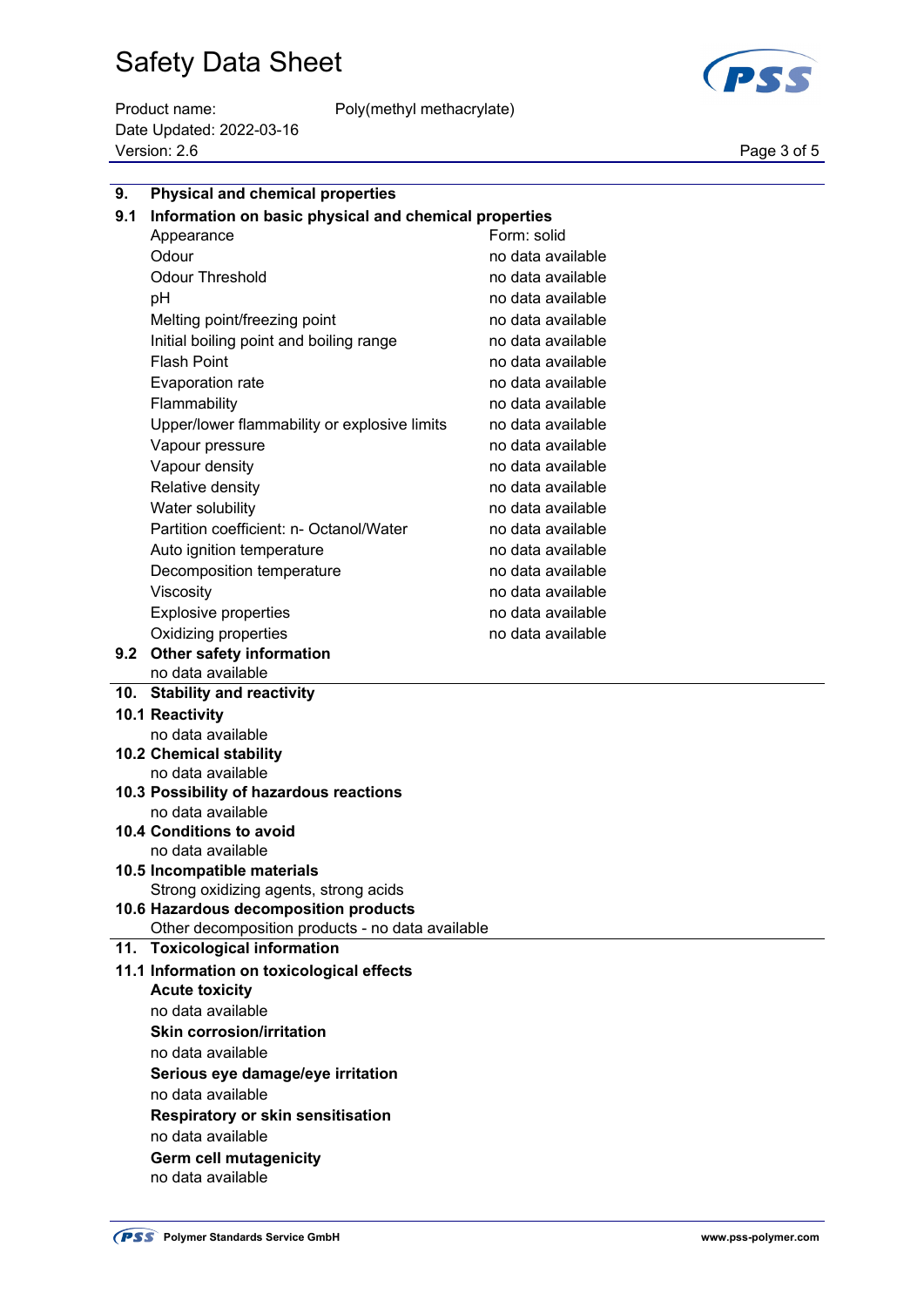| Product name:            | Poly(methyl methacrylate) |             |
|--------------------------|---------------------------|-------------|
| Date Updated: 2022-03-16 |                           |             |
| Version: 2.6             |                           | Page 4 of 5 |

Poly(methyl methacrylate)



|     | Carcinogenicity                                                                                                                                                     |  |                                                                                    |  |                                                                                                  |
|-----|---------------------------------------------------------------------------------------------------------------------------------------------------------------------|--|------------------------------------------------------------------------------------|--|--------------------------------------------------------------------------------------------------|
|     | Carcinogenicity - rat - Implant Tumorigenic: Equivocal tumorigenic agent by RTECS criteria.                                                                         |  |                                                                                    |  |                                                                                                  |
|     |                                                                                                                                                                     |  | Lungs, Thorax, or Respiration: Tumors. Tumorigenic: Tumors at site or application. |  |                                                                                                  |
|     | IARC:<br>No component of this product present at levels greater than or equal to 0.1% is<br>identified as probable, possible or confirmed human carcinogen by IARC. |  |                                                                                    |  |                                                                                                  |
|     | <b>Reproductive toxicity</b>                                                                                                                                        |  |                                                                                    |  |                                                                                                  |
|     | no data available                                                                                                                                                   |  |                                                                                    |  |                                                                                                  |
|     |                                                                                                                                                                     |  | Specific target organ toxicity - single exposure                                   |  |                                                                                                  |
|     | no data available                                                                                                                                                   |  |                                                                                    |  |                                                                                                  |
|     | no data available                                                                                                                                                   |  | Specific target organ toxicity - repeated exposure                                 |  |                                                                                                  |
|     | <b>Aspiration hazard</b>                                                                                                                                            |  |                                                                                    |  |                                                                                                  |
|     | no data available                                                                                                                                                   |  |                                                                                    |  |                                                                                                  |
|     | <b>Potential health effects</b>                                                                                                                                     |  |                                                                                    |  |                                                                                                  |
|     | <b>Inhalation</b>                                                                                                                                                   |  |                                                                                    |  | May be harmful if inhaled. May cause respiratory tract irritation.                               |
|     | Ingestion                                                                                                                                                           |  | May be harmful if swallowed.                                                       |  |                                                                                                  |
|     | <b>Skin</b>                                                                                                                                                         |  |                                                                                    |  | May be harmful if absorbed through skin. May cause skin irritation.                              |
|     | <b>Eyes</b>                                                                                                                                                         |  | May cause eye irritation.                                                          |  |                                                                                                  |
|     | <b>Signs and Symptoms of Exposure</b>                                                                                                                               |  |                                                                                    |  | To the best of our knowledge, the chemical, physical, and toxicological properties have not been |
|     | thoroughly investigated.                                                                                                                                            |  |                                                                                    |  |                                                                                                  |
|     | <b>Additional Information</b>                                                                                                                                       |  |                                                                                    |  |                                                                                                  |
|     | <b>RTECS: TR0400000</b>                                                                                                                                             |  |                                                                                    |  |                                                                                                  |
|     | 12. Ecological information                                                                                                                                          |  |                                                                                    |  |                                                                                                  |
|     | 12.1 Toxicity                                                                                                                                                       |  |                                                                                    |  |                                                                                                  |
|     | no data available                                                                                                                                                   |  |                                                                                    |  |                                                                                                  |
|     | 12.2 Persistence and degradability                                                                                                                                  |  |                                                                                    |  |                                                                                                  |
|     | no data available                                                                                                                                                   |  |                                                                                    |  |                                                                                                  |
|     | 12.3 Bioaccumulative potential                                                                                                                                      |  |                                                                                    |  |                                                                                                  |
|     | no data available<br>12.4 Mobility in soil                                                                                                                          |  |                                                                                    |  |                                                                                                  |
|     | no data available                                                                                                                                                   |  |                                                                                    |  |                                                                                                  |
|     |                                                                                                                                                                     |  | 12.5 Results of PBT and vPvB assessment                                            |  |                                                                                                  |
|     | no data available                                                                                                                                                   |  |                                                                                    |  |                                                                                                  |
|     | 12.6 Other adverse effects                                                                                                                                          |  |                                                                                    |  |                                                                                                  |
|     | no data available                                                                                                                                                   |  |                                                                                    |  |                                                                                                  |
|     | 13. Disposal considerations                                                                                                                                         |  |                                                                                    |  |                                                                                                  |
|     | 13.1 Waste treatment methods                                                                                                                                        |  |                                                                                    |  |                                                                                                  |
|     | <b>Product</b>                                                                                                                                                      |  |                                                                                    |  |                                                                                                  |
|     |                                                                                                                                                                     |  | Offer surplus and non-recyclable solutions to a licensed disposal company.         |  |                                                                                                  |
|     | <b>Contaminated packaging</b><br>Dispose of as unused product.                                                                                                      |  |                                                                                    |  |                                                                                                  |
| 14. | <b>Transport information</b>                                                                                                                                        |  |                                                                                    |  |                                                                                                  |
|     | 14.1 UN number                                                                                                                                                      |  |                                                                                    |  |                                                                                                  |
|     | ADR/RID: -                                                                                                                                                          |  | IMDG: -                                                                            |  | IATA: -                                                                                          |
|     |                                                                                                                                                                     |  |                                                                                    |  |                                                                                                  |
|     | 14.2 UN proper shipping name                                                                                                                                        |  |                                                                                    |  |                                                                                                  |
|     | ADR/RID:                                                                                                                                                            |  | Not dangerous goods                                                                |  |                                                                                                  |
|     | IMDG:                                                                                                                                                               |  | Not dangerous goods                                                                |  |                                                                                                  |
|     | IATA:                                                                                                                                                               |  | Not dangerous goods                                                                |  |                                                                                                  |